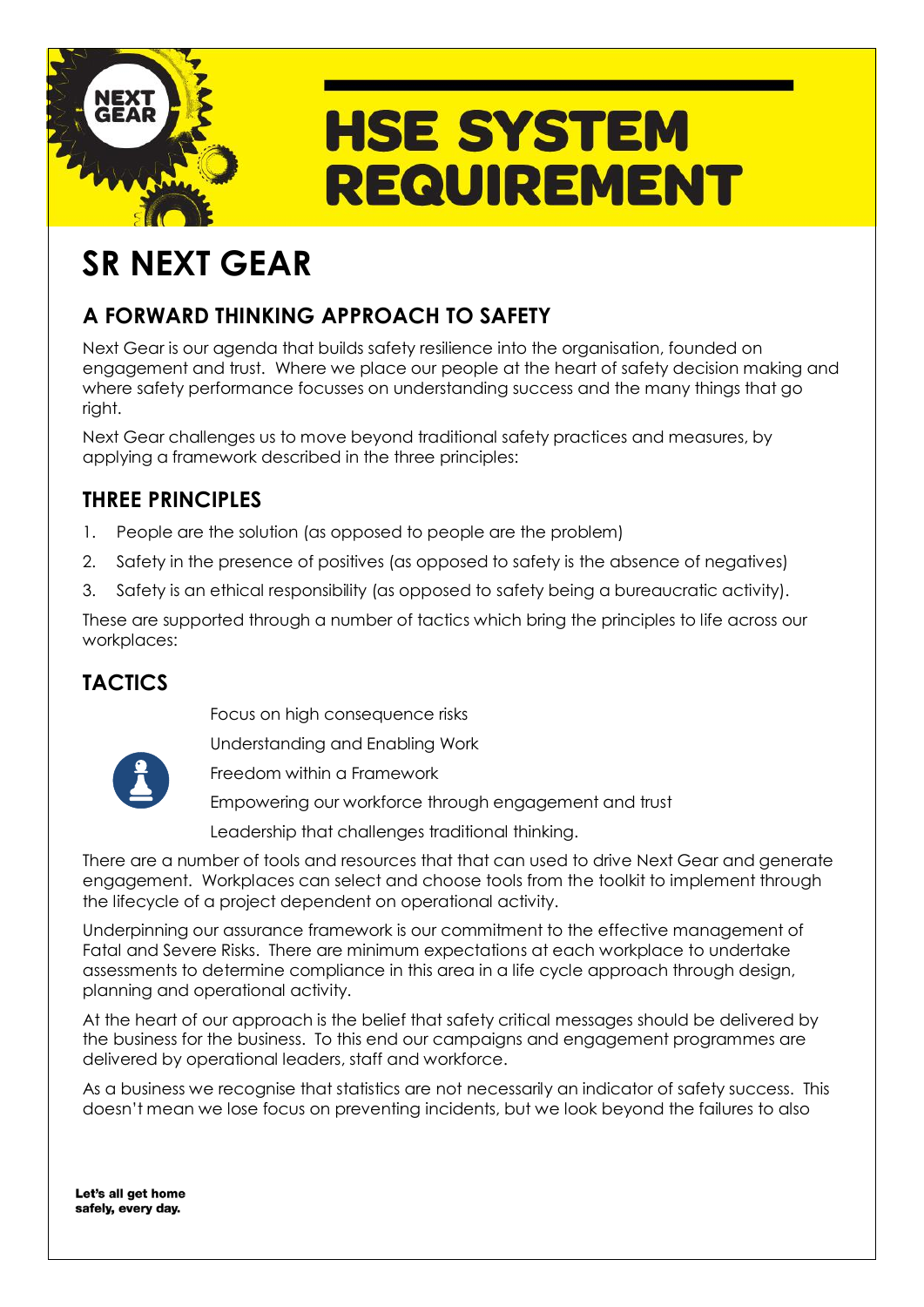identify the positives. We achieve this by placing empowered people at the centre of decision making and in doing so ensure transparency and accountability for safety.

This is how we believe everyone will return home safely every day.

### **TOOLS**

| <b>TACTIC</b>                                                 | <b>TOOLS</b>                         | <b>RESOURCES</b>                                          |
|---------------------------------------------------------------|--------------------------------------|-----------------------------------------------------------|
| Focus on high<br>consequence risks and<br>Go/No Go philosophy | <b>FSR Assessment Tool</b>           | <b>Fatal and Severe Risks</b><br><b>Controls Standard</b> |
|                                                               |                                      | FSR graphic and Noticeboard                               |
|                                                               |                                      | <b>FSR Question Sheets</b>                                |
|                                                               |                                      | <b>Field View</b>                                         |
|                                                               | <b>Potential Class 1</b><br>Protocol | <b>Incident Protocol</b>                                  |
| Understanding and<br><b>Enabling Work</b>                     | Collective Insight                   | E-G-8-0912 Collective Insights<br><b>Guidance Notes</b>   |
|                                                               |                                      | E-learning package                                        |
|                                                               | Positive Investigation               | <b>Positive Investigation Model</b>                       |
|                                                               | <b>Positive Observation</b>          | Gearbox App                                               |
| Empowering our<br>workforce through<br>engagement & trust     | <b>Pit Crews</b>                     | <b>Pit Crew Terms of Reference</b>                        |
|                                                               | Pit Stop                             | <b>Workforce Engagement Tools</b><br><b>FAQ</b>           |
|                                                               | <b>Discovery Conversation</b>        | <b>Workforce Engagement Tools</b><br><b>FAQ</b>           |
|                                                               | <b>Focus Sessions</b>                | <b>Workforce Engagement Tools</b><br><b>FAQ</b>           |
|                                                               | Engagement Workshop                  | <b>Book via Success Factors</b>                           |
| Leadership that<br>challenges traditional<br>thinking         | Micro experiments                    | <b>Micro-Experiment Template</b>                          |
|                                                               | Leadership<br>engagement             | <b>SR Leadership Engagement</b>                           |

#### **THREE PRINCIPLES OF SAFETY**

1. PEOPLE ARE THE SOLUTION (as opposed to people are the problem)

People are placed at the centre of solutions and are empowered to be involved in creating safety. Recognising the adaptive nature of the people who work with us. Everyone is encouraged to be able to put their hand up for safety at any time – generating ideas and innovations that provide solutions.

2. SAFETY IS THE PRESENCE OF POSITIVES (as opposed to safety is the absence of negatives)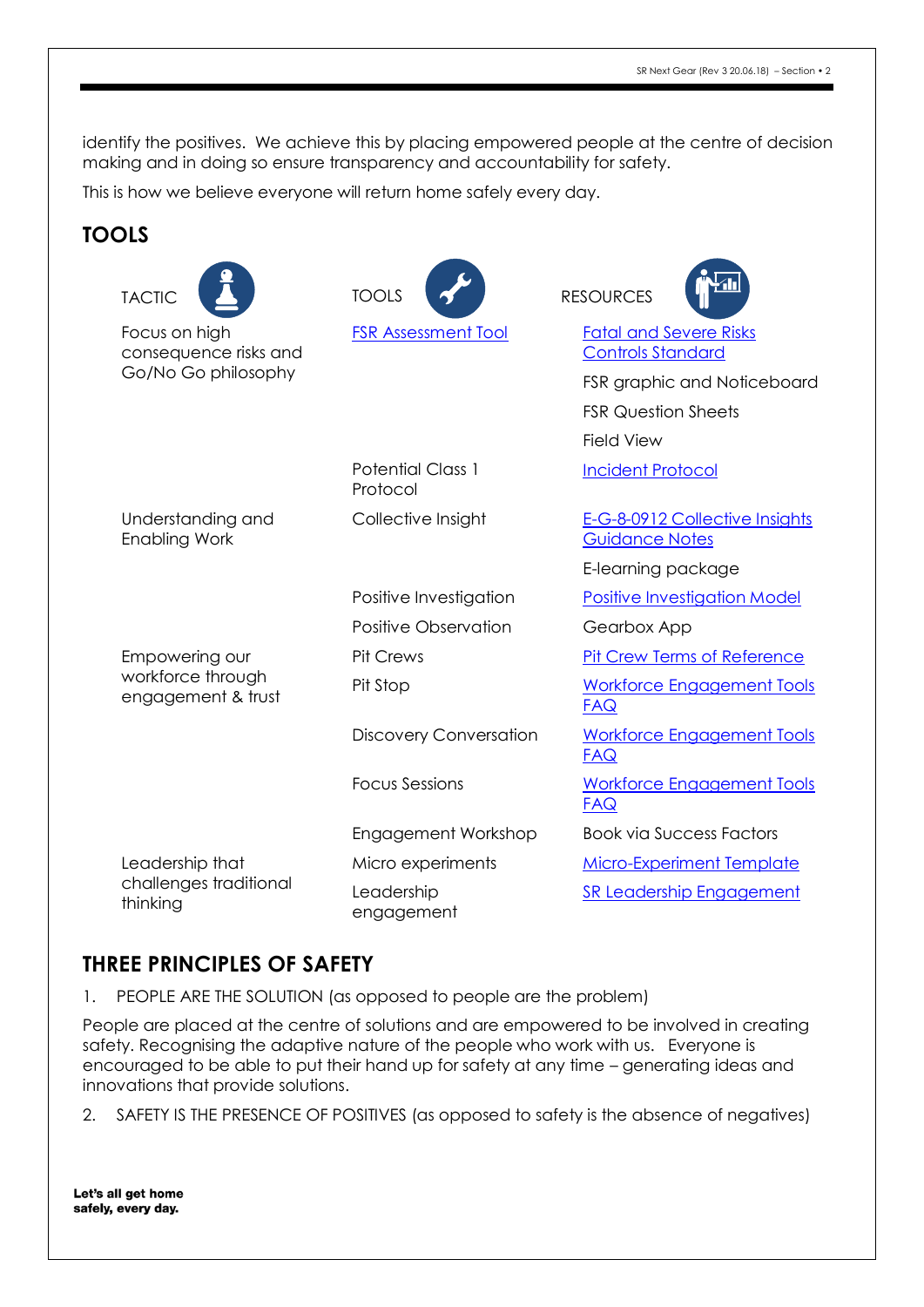Safety as the presence of positives looks at the health of the system as a whole and aims to build organisational resilience. It is a measure that looks at what works and how we can learn from when we have done things well, safely. It encourages engagement at all levels, understanding and recognising success and management of our high consequence risks.

3. SAFETY IS AN ETHICAL RESPONSIBILITY (as opposed to safety being a bureaucratic activity)

People work within a framework that supports them. Systems and processes are designed as enablers to work and are focused on the transparency and management of fatal and severe risk. Critical to this is understanding the everyday variability that occurs in the workplace by ensuring our systems are adaptable to changing circumstances. Leaders engage in conversations of positives – reinforcement of behaviour rather that one of blame, compliance and punishment. Laing O'Rourke recognises that safety is personal and accountability is vested at the level where the work is being done.

## **THE TACTICS**

#### FOCUS ON HIGH CONSEQUENCE RISKS

Within our operations, there are a number of activities that are considered to have potentially high-consequence risks to people if not managed appropriately. The focus we place on high consequence risks allows personnel at all levels to make informed decisions to manage our risk profile.

Fatal and Severe Risk Control Standard

The Fatal and Severe Risks (FSR's) identified within the standard provide clear guidance regarding the various minimum mandatory requirements that must be in place, demonstrated and working effectively with the intent of managing FSR's within our operations. It is an important element of the Laing O'Rourke Safety Management framework.

This approach allows project teams to operate and make decisions within a more rigorous and straightforward framework, focusing attention away from some of the bureaucratic processes.



The [Fatal and Severe Risks Controls Standard](https://www.nextgearsms.com/wp-content/uploads/Fatal-and-Severe-Risks-Controls-Standard.pdf) is designed to be used at all stages of construction. Whilst it can be used as audit tool after an activity to confirm the critical controls were in place it is more important to use the tool throughout the other cycles of design, planning, procurement and Design Engineering.

Each workplace is required consider the operational risks on the project and determine a schedule of FSR reviews proportionate to the activities at the workplace. Each workplace must make the criteria within the FSR assessment tool specific to the workplace.

#### Critical Controls



Within the FSR's there are identified 'critical controls' and a "Go/No Go" operating philosophy that surrounds them. 'Critical controls' are considered non-negotiable across Laing O'Rourke workplaces and if not in place effectively could contribute to a potentially significant incident. The "Go/No Go" operating philosophy is designed to make it easier for delivery teams to consistently cease the relevant activity and determine appropriate action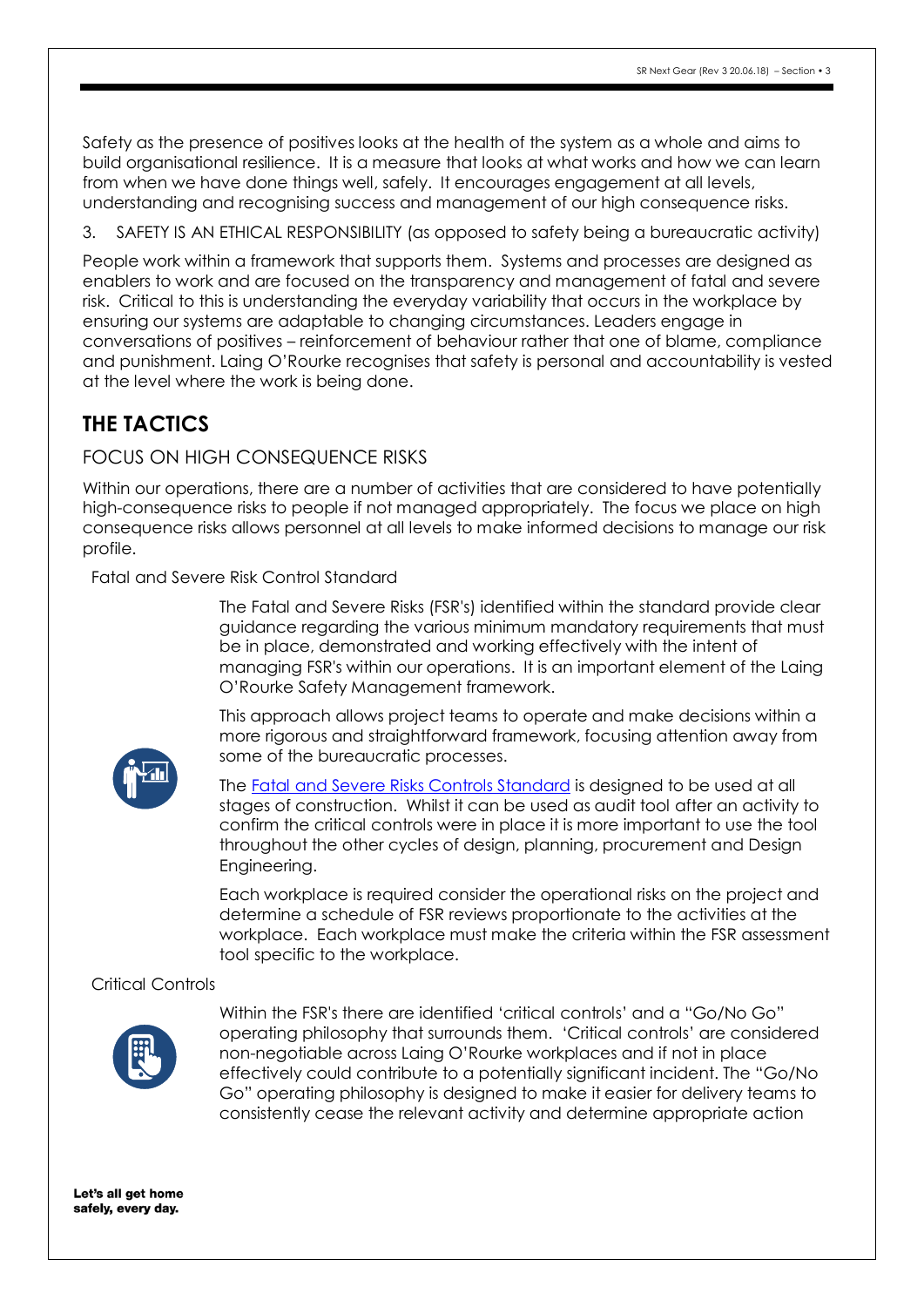when the "critical controls" are not in place. Identification of "No Go" needs to be encouraged, reviewed and discussed by the workplace management teams. [Potential Class 1 Incident Protocol.](https://sso.laingorourke.com.au/nextgearsms/redirectto?igateurl=http://igate.web/Processes/AUS-Processes/Core%20Process/C-T-8-0918b%20Class%20I%20Incident_A3%20poster.pdf)

Potential Class 1 incidents have the potential to cause severe injury outcome to someone affected by our operations, but due to a number of factors the actual potential wasn't realised. The focus on high consequence risks means that Potential Class 1 incidents are treated the same as Actual Class 1 incidents including a Director attending within 24 hours and flash alert distributed.

#### UNDERSTANDING AND ENABLING WORK

Focuses on the many things that go right; rather than looking at numbers or statistics it is about storytelling and encouraging innovation for safer, smarter outcomes. This is done through engagement tools with a group such as the collective insight but also through conversation and looking for variability in work as imagined vs work as done. Understanding the variability of everyday performance and being resilient is the basis of good safety.

Collective Insight



A collective insight is one of the tools used to engage with employees. It generally focuses on a site specific high risk activity. A leader facilitates a discussion with a work crew to review (1) hazards associated with the work (2) How well they are controlled (3) What else can be done to make the work place safer (4) Actions to be presented for close out and feedback to the crew.

#### Positive Investigation

Understanding what works focuses on work done well, rather than failures and seeks to understand what causes success to do more of it. The model seeks to improve culture as an engagement session that learns from those doing the work and brings them on the journey.



The investigation may also identify and recommend removal of any unnecessary or superfluous process along with other deficiencies that may have otherwise gone undetected, but is not intended to add more complexity to systems or methods of work.

There is no one best method to completing a Positive Investigation. An example tool that can be used is included in the [Positive Investigation Model](https://www.nextgearsms.com/wp-content/uploads/Positive-Investigations-Guidance.pdf)

#### Positive Observation



Positive observations are recorded when personnel observe behaviour or work areas that are above operational expectations and standards. This allows users to identify new practices that are operating above normal parameters and to reinforce positive behaviour in individuals and work groups. The Gearbox App is a tool that can be used to record positive observations in the field that will directly upload into IMPACT.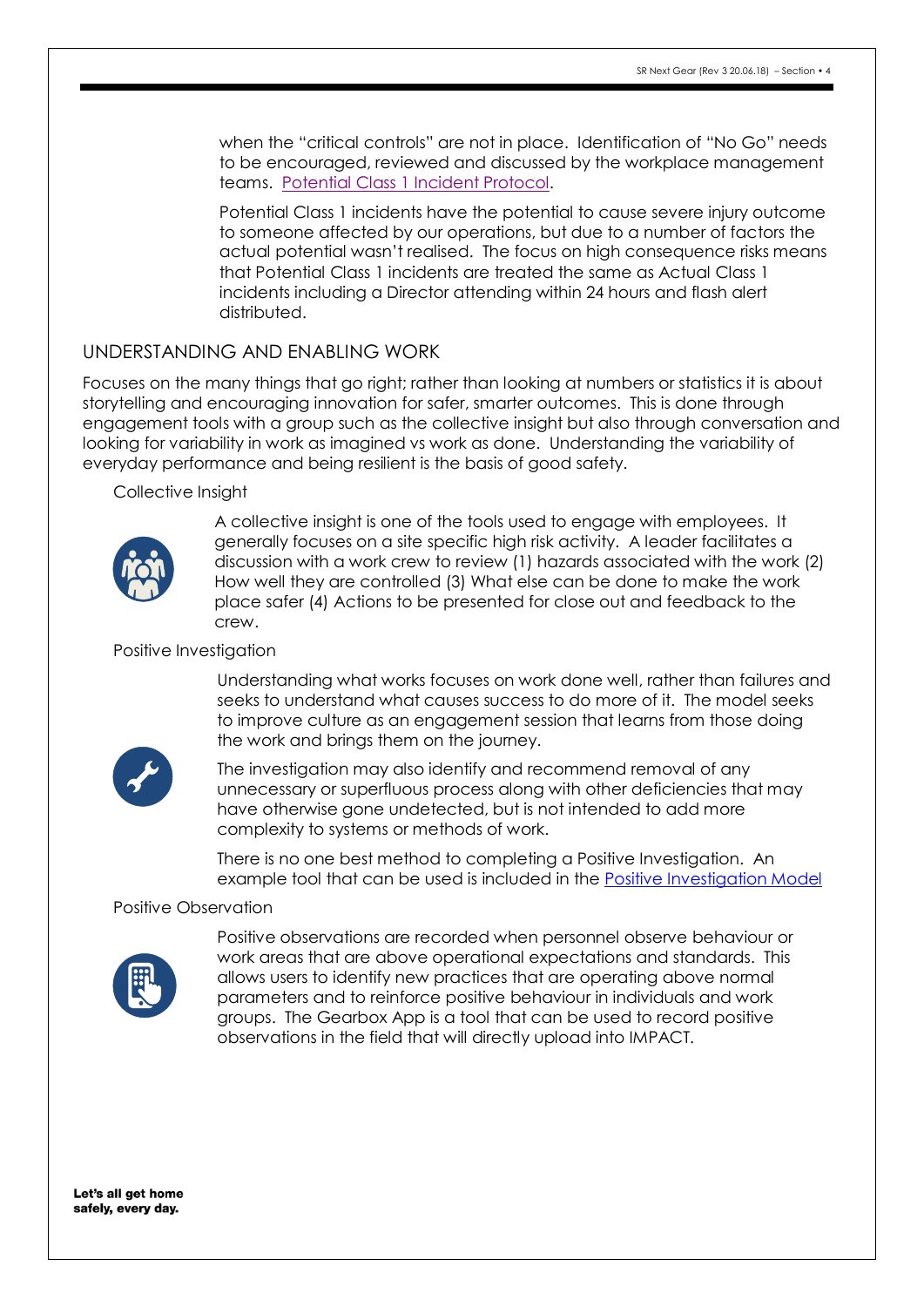#### FREEDOM WITHIN A FRAMEWORK

There will always be a need for rules, systems and procedures but they must act as enablers for safe work. Laing O'Rourke recognises that there is a need to remove unnecessary bureaucracy from the safety management system and to streamline processes to enable more adaptable, innovative and safer outcomes.

People need to feel empowered to discuss the impracticalities of systems and processes and to agree on adequate solutions that provide safer, smarter outcomes.

Adaptive Safety Management System (SMS)



Each workplace is expected to review the company Safety Management System to ensure it meets the specific risks and needs and promotes safer outcomes at each particular workplace. Where there are areas of improvement the workplace should work within the parameters and framework of the safety management system to develop suitable processes in consultation with the business HSE leader.

The following principles apply to any proposed move away from the SMS:

- Critical Controls are non-negotiable and the Go / No-Go philosophy is not amended;
- The standards / expectations are not lessened in implementing the change; and
- The change achieves safer outcomes

Laing O'Rourke encourages constructive feedback to promote improvement in the Safety Management System. Feedback can be submitted to centralhseq@laingorourke.com.au. We will place an emphasis on ensuring improvements meet the parameters outlined above.

#### EMPOWERING OUR WORKFORCE THROUGH ENGAGEMENT AND TRUST

At the heart of our business is its people. Laing O'Rourke recognises that solutions are driven by people taking responsibility, rather than meeting top down accountabilities. Individual differences are considered a resource. Enabling people to fulfill their own capacity to create safety.

#### Safety Critical Messages



Safety critical messages are delivered by the business for the business. Our primary engagement workshop rolled out to everyone who works for or with Laing O'Rourke is delivered by volunteer facilitators from all walks of life in the business. The best people to talk about our approach to safety are the people who are doing the work. Operational leaders deliver all safety critical messages, including the rollout of safety campaigns, this is a differentiator and a demonstration of visible leadership commitment.

#### Master Trainers



Master Trainers are people in the business who have the ability to espouse our Next Gear principles. It is a high profile role that is recognised by the senior leaders of the business. Master Trainers deliver our Train the Trainer Program for new Next Gear trainers. They provide assessment and coaching for new trainers as they progress. In addition to this they are a conduit for exploring and generating momentum around Next Gear in the field.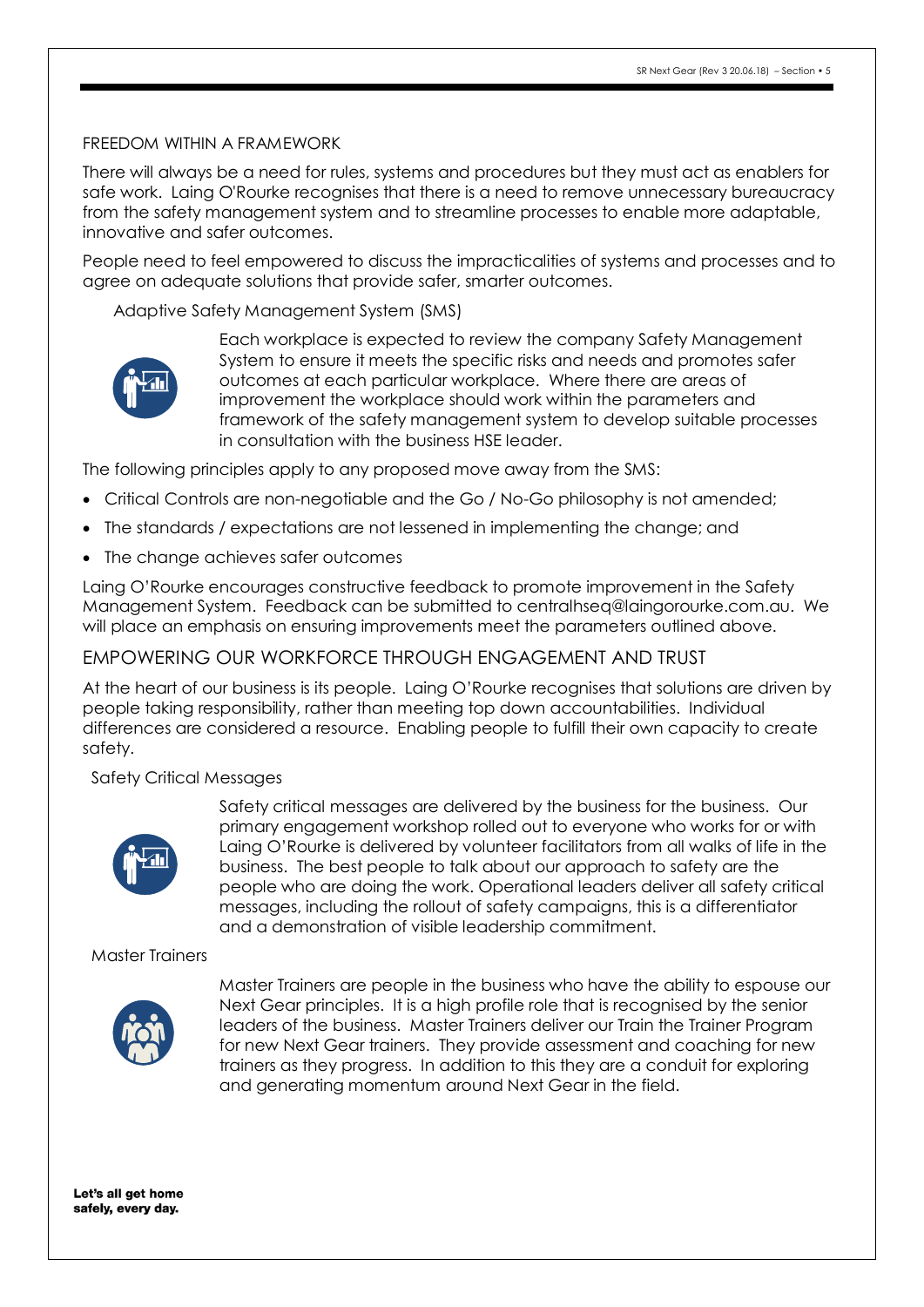#### Pit Crews



The Pit Crews provide unprecedented workforce engagement and are intended to seek out feedback from the workforce to assist Project Leaders gauge the "pulse" of Next Gear and Next Gear initiatives. Pit Crews differ from other standard communication and consultation forums such as Safety Leadership Teams and Health and Safety Committees. Objectives of the Pit Crew are to engage with the workforce to obtain feedback and solutions that Project Leadership are able to support. Pit Crews identify areas of focus and provide information that assists Project Leaders to narrow the gap between work as imagined versus work as done, and develop project initiatives that continually improve positive performance. Identify and recognise other champions in the workplace. Please see [Pit Crew Terms of](https://www.nextgearsms.com/wp-content/uploads/Pit-Crew-Terms-of-Reference.pdf)  [Reference.](https://www.nextgearsms.com/wp-content/uploads/Pit-Crew-Terms-of-Reference.pdf)

#### WORKFORCE ENGAGEMENT TOOLS

These tools are part of a [toolkit](https://nextgearsmsdotcom.files.wordpress.com/2016/05/workforce-engagement-tools-rev-3-27-5-16.pdf) of resources that have been designed to be an appreciative inquiry into the world of work. They are not part of a key performance indicator and something to be counted. They should be used to start a conversation not to set an agenda. Workplaces can select tools they believe are appropriate for the environment. These workforce engagement tools fall under the banner of a Pit Stop. They are designed to encourage conversation about the way we go to work. These tools complement our existing processes of daily pre-starts and Collective Insights.

End of shift de-brief



The end of shift de-briefs is a hosted conversation between a work crew regarding the previous shift. It is a discussion about how the shift went against plan. It is an opportunity to talk about any problems that arose during the shift and also any opportunities to improve the way work is done.

Recognising that there is a gap between work as planned and work as done. The de brief is a mechanism to try to discover what those gaps are and any other surprising aspects of normal work

Good relations and communication channels enhances teamwork and resilience. A de-brief seeks to improve learning, create/contribute toward a continuous improvement cycle, and help planning and support of delivery.

#### Focus Sessions – What's missing / needed



Focus sessions using a missing / needed conversation are a group engagement technique within work teams that can create powerful action. This can be applied to any topic. For example if we say 'People are the Solution' what's missing on this project to enable this principle and then 'What's needed?' to make it happen. It allows people to be solution and outcome focused.